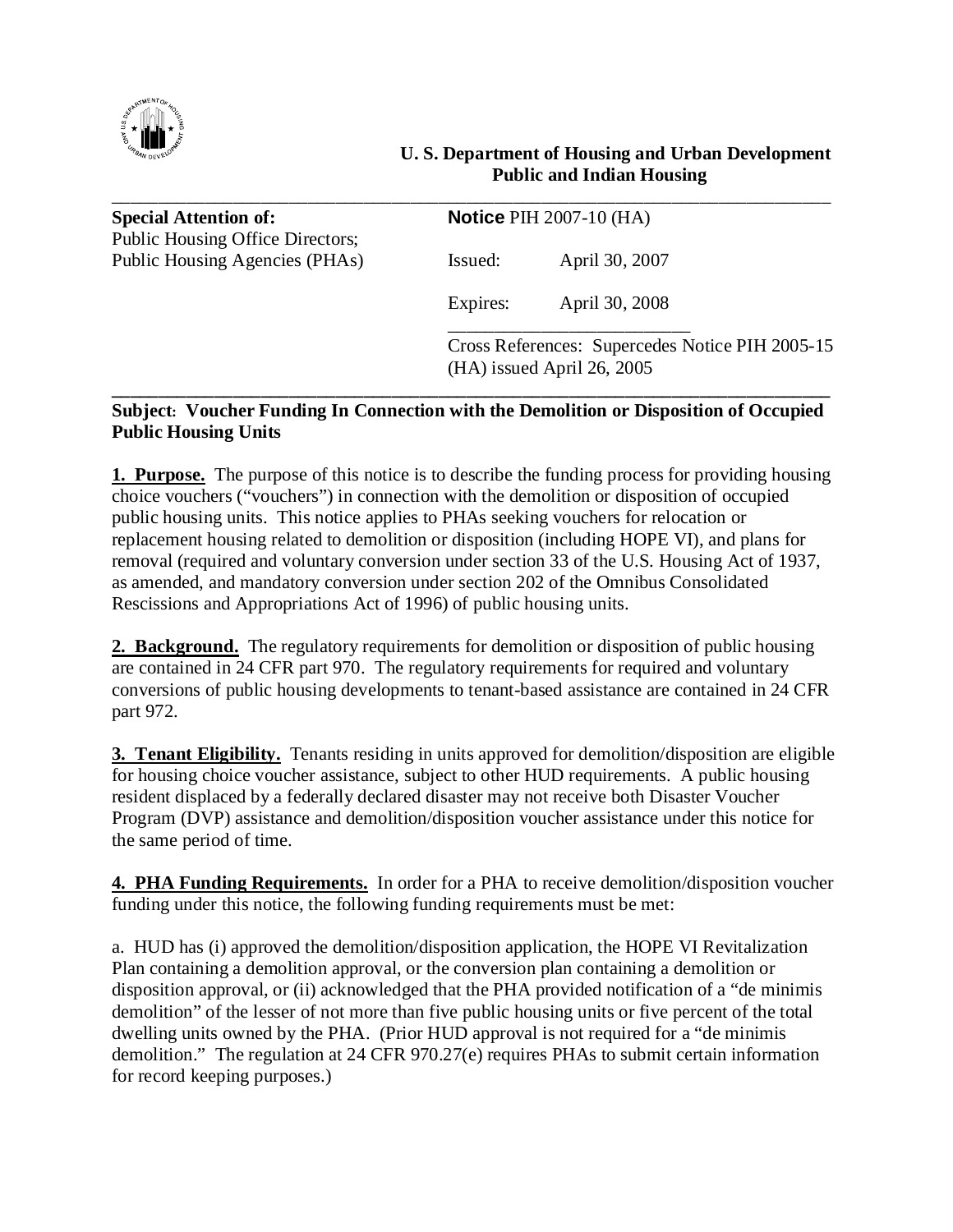2 b. The PHA has not previously received voucher or other relocation or replacement funding for these units, as further described in section 6 of this notice.

**5. Demolition/Disposition Voucher Funding Eligibility.** The following demolition/disposition actions are eligible for voucher funding:

a. Public housing demolition/disposition in connection with HOPE VI Revitalization Plans, required conversions to tenant-based assistance, and other displacement actions determined by the Assistant Secretary for Public and Indian Housing.

PHAs may submit an application for these demolition/disposition vouchers as soon as the PHA receives written HUD approval of the demolition or disposition application, the HOPE VI Revitalization Plan, or the conversion plan. These demolition/disposition voucher funding applications will be funded based on the date of HUD approval of the demolition/disposition application in the order of submission of the demolition/disposition voucher funding application.

b. Public housing demolition/disposition in connection with voluntary conversions to tenantbased assistance.

PHAs may submit an application for these demolition/disposition vouchers as soon as the PHA receives written HUD approval of the conversion plan. PHA voluntary conversion demolition/disposition voucher applications will be funded in the order of receipt of acceptable (as determined by HUD) applications. In most cases, funding will be made available for these applications during the period of August 1 to August 31.

c. Public housing demolition/disposition in conjunction with a "de minimis demolition" and any other demolition/disposition actions.

PHAs may submit an application for these demolition/disposition vouchers as soon as the PHA receives written acknowledgement of the "de minimis demolition" action from HUD's Special Applications Center (SAC) or the written HUD approval of the demolition or disposition application. PHA demolition/disposition voucher applications will be funded based on the date the SAC received the demolition/disposition application or PHA notice of the "de minimis" demolition." PHAs with the earliest receipt date will be funded first. In most cases, funding will be made available for these applications during the period of August 31 to September 30.

6. Maximum Voucher Request. The maximum number of demolition/disposition vouchers for which a PHA may be eligible is based upon the number of occupied units that will be demolished, sold or otherwise disposed of minus the number of families that will move to other public housing units. For example, assume a 500-unit complex is going to be demolished and at the time of the PHA's application for vouchers under this notice, 300 of the 500 units were occupied. Two hundred families indicated a preference for vouchers and 100 families indicated a preference for moving to other public housing units. In this example, the PHA may be eligible for 200 vouchers. In this scenario, the number of vouchers requested could be increased if 100 public housing units will not be available to those families that indicated a preference for such units.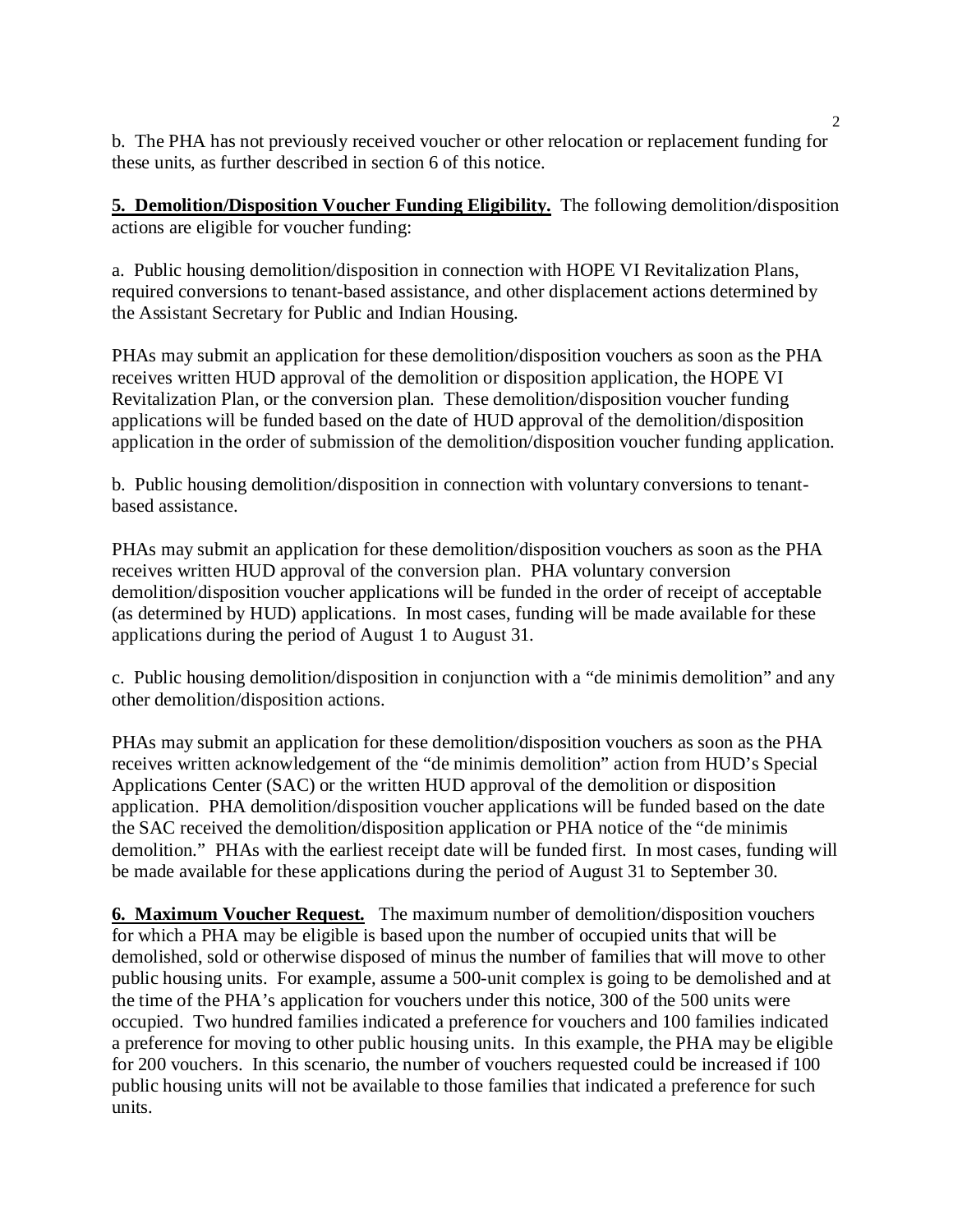In addition, demolition/disposition voucher funding will only be provided for public housing units if the PHA has not already received relocation or replacement funding for these same units under the voucher or certificate programs, public housing development, vacancy consolidation, Major Reconstruction of Obsolete Projects, HOPE VI, or capital funds. For example, if a PHA received public housing development funds or tenant-based funding several years ago to replace a demolished public housing unit, the PHA is not eligible to receive additional demolition/disposition voucher funding for the same unit.

7. Reduction of Maximum Vouchers for Underutilization. A PHA may request a smaller budgetary allocation than it is eligible for under this notice if the PHA has a significant accumulation of housing assistance payment funds in its undesignated fund balance that can fund rental assistance under the voucher program for families affected by the actions addressed in this notice. Likewise, because the PHA is expected to use these available funds for rental assistance, HUD may, at its discretion, reduce the budgetary allocation if the PHA has a significant accumulation of housing assistance payment funds in its undesignated fund balance.

8. PHA Submission of Application for Demolition/Disposition Voucher Funding. A PHA interested in requesting demolition/disposition voucher funding must submit the following information to the local Field Office Director of the Office of Public Housing:

a. A cover letter stating: (1) the name and project number of the affected public housing development; (2) the number of occupied units in the affected public housing development at the time of the PHA's application for voucher funding under this notice;  $(3)$  the number of demolition/disposition vouchers requested; (4) the funding eligibility category (i.e.; HOPE VI, required conversion, voluntary conversion, "de minimis demolition," or "other"); and (5) a narrative describing other relocation or replacement funding previously provided for the public housing development by funding date and funding category (see section 6 of this notice), or a statement that no other such funding has been previously provided, and the amount of housing assistance payment funds in its undesignated fund balance. This information will be used solely to determine the amount of funding provided to eligible PHAs.

b. Form HUD-52515, Voucher Funding Application.

c. A leasing schedule that identifies the number of vouchers that will be leased on a quarterly basis during the calendar year in which the voucher funding is requested. If lease-up will span more than one calendar year, the PHA will need to submit a separate Form HUD-52515 and leasing schedule for each calendar year.

d. A copy of one of the following: (1) HUD approval letter for the demolition or disposition application, (2) HUD approval letter for the HOPE VI Revitalization Plan that contains a demolition approval, (3) HUD approval letter of the mandatory or voluntary conversion plan or  $(4)$  letter of acknowledgement from the SAC regarding a "de minimis demolition."

9. Field Office Processing of Applications and Notification of PHA Deficiencies. On a rolling basis, the local HUD Field Offices will process applications for demolition/disposition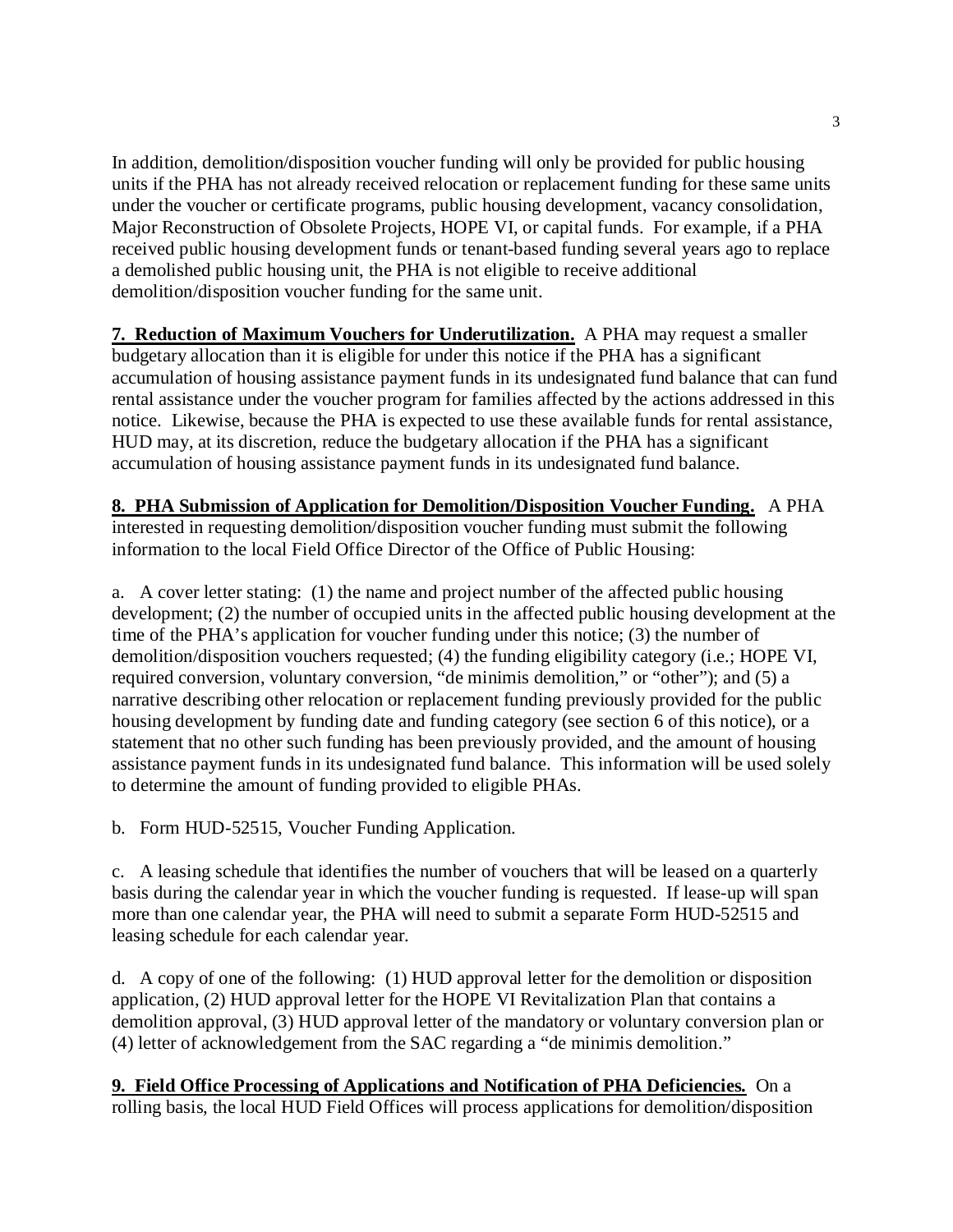4 voucher funding. The technical review of a PHA's application must be completed, and the PHA notified in writing of any deficiencies (information either missing or requiring correction) or the basis for lack of funding eligibility, no later than 15 days following the date of receipt of the PHA's application. The PHA must promptly submit the missing or corrected information to the local HUD Field Office within 15 days of the date of the deficiency notification letter. The Field Office review of the application must be coordinated with counterparts in the Office of Fair Housing and Equal Opportunity (FHEO) to determine the PHA's compliance with all fair housing and civil rights laws, statutes, regulations and executive orders as enumerated in 24 CFR Section 5.105. The PHA's application may be rejected for non-compliance with FHEO requirements.

10. Notification of Eligible Applications. The local HUD Field Office must advise the Housing Voucher Financial Management Division (HVFMD) in Headquarters by electronic mail of the PHAs that are eligible for voucher funding under this notice. The electronic notification must be sent to the HVFMD's general mailbox at: PIH\_Conversion\_Actions. The fax number is (202) 401-3726.

For each eligible PHA, the Field Office shall provide the HVFMD with (1) all of the PHA submitted information required in section 8 of this notice, except for the funding application, (2) the Congressional notification memorandum required in section 12, and (3) written Field Office confirmation that the demolition/disposition voucher funding is being requested for eligible occupied public housing units and that the number of units requested does not exceed the maximum allowed, in accordance with this notice.

11. Funding of Applications. Subject to available funding, Headquarters will fund all eligible applications from PHAs. Funds will only be provided for vouchers that will be leased in the calendar year during which the funding application is submitted. Funding for vouchers to be leased in the next calendar year will be deferred until that calendar year.

12. Notification of Office of Congressional and Intergovernmental Relations. The local HUD Field Office shall include with each application from an eligible PHA the Congressional notification memorandum for appropriate concurrences and the signature of the Assistant Secretary, Office of Public and Indian Housing (PIH). Budget authority and units should be left blank; this data will be entered by the HVFMD. PIH will then provide the memorandum to the Assistant Secretary for Congressional and Intergovernmental Relations for purposes of obtaining a Congressional release date. Two sample Congressional notifications are attached to this notice.

13. PHA Notification of Approved Demoliton/Disposition Voucher Funding Application. Following receipt of a release date, the local HUD Field Office shall promptly notify the PHA by letter of its eligibility for funding. The HUD Field Office shall provide a copy of the PHA eligibility letter to the Section 8 Financial Management Center (FMC). Upon receipt of the PHA eligibility letter from the local HUD Field Office, the FMC will proceed to contract the funds in HUDCAPS and transmit the Annual Contributions Contract (ACC) Amendment to the PHA.

14. Voucher Issuance and Lease-Up. Upon receipt of the eligibility letter, the PHA should commence issuance of the demolition/disposition vouchers and provide sufficient time for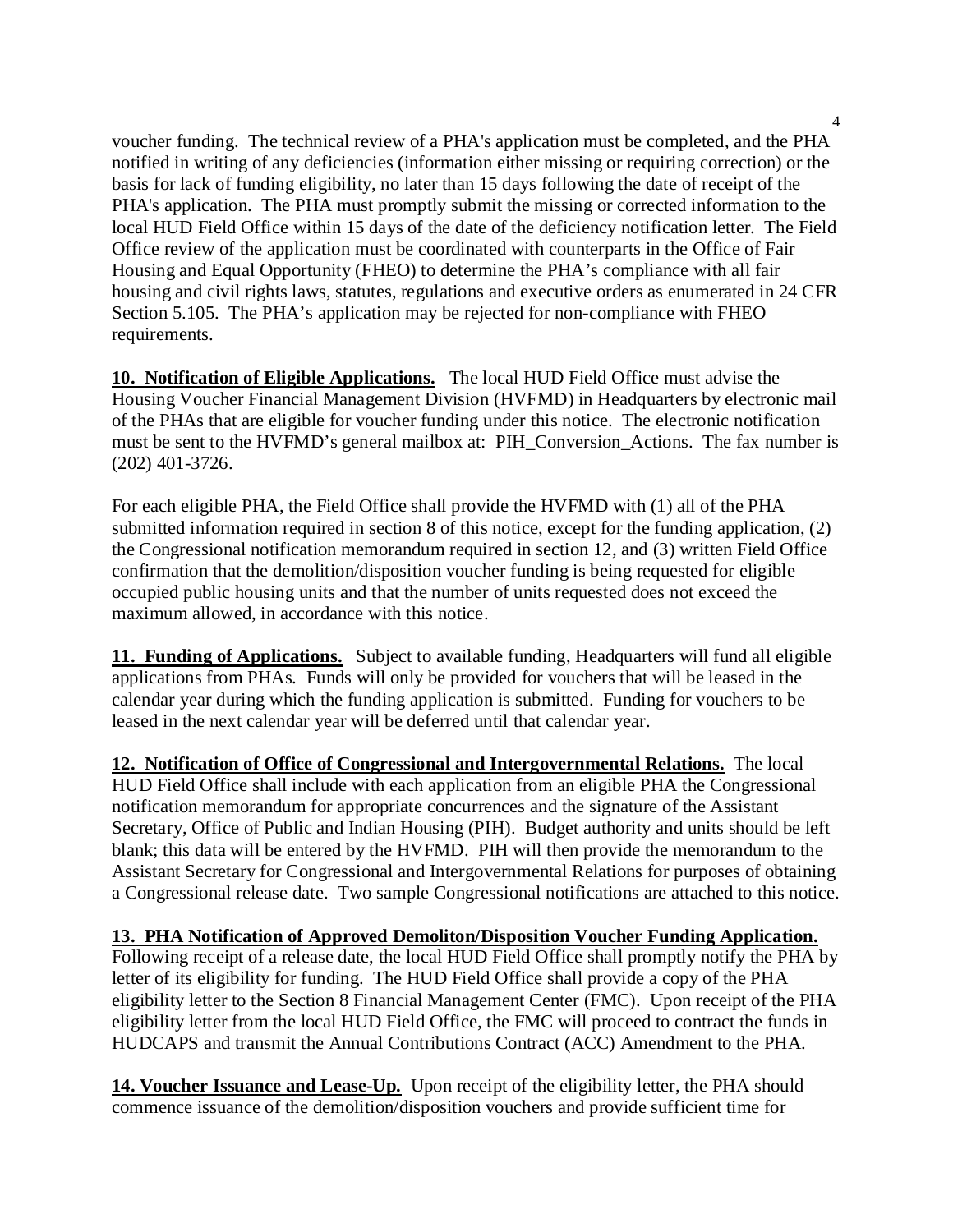families to lease units in accordance with the leasing schedule submitted with the PHA's application. The effective dates of the funding increment(s) on the ACC Amendment will reflect the leasing schedule submitted with the application. These effective dates may be prior to the actual transmittal date of the ACC Amendment to the PHA.

HUD will track the leasing of demolition/disposition vouchers through the Public and Indian Housing Information Center (PIC). The code for demolition/disposition vouchers on line 2n of the Family Report (form HUD-50058) is PHRR. Vouchers that are not leased within 12 months of the date of the ACC amendment may be subject to reallocation by HUD.

15. Unfunded Approvable Applications. Eligible PHAs that remain unfunded due to a lack of funding availability will be funded at a later time, subject to Congressional appropriations for demolition/disposition vouchers.

16. Paperwork Reduction Act Statement. The information collection requirements contained in this notice have been approved by the Office of Management and Budget (OMB) under the Paperwork Reduction Act of 1995 (44 U.S.C. 3501-3520), and assigned OMB control number 2577-0169. An agency may not conduct or sponsor, and a person is not required to respond to, a collection of information unless the collection displays a valid control number.

 $\overline{\phantom{a}}$  /s/

 Orlando J. Cabrera, Assistant Secretary for Public and Indian Housing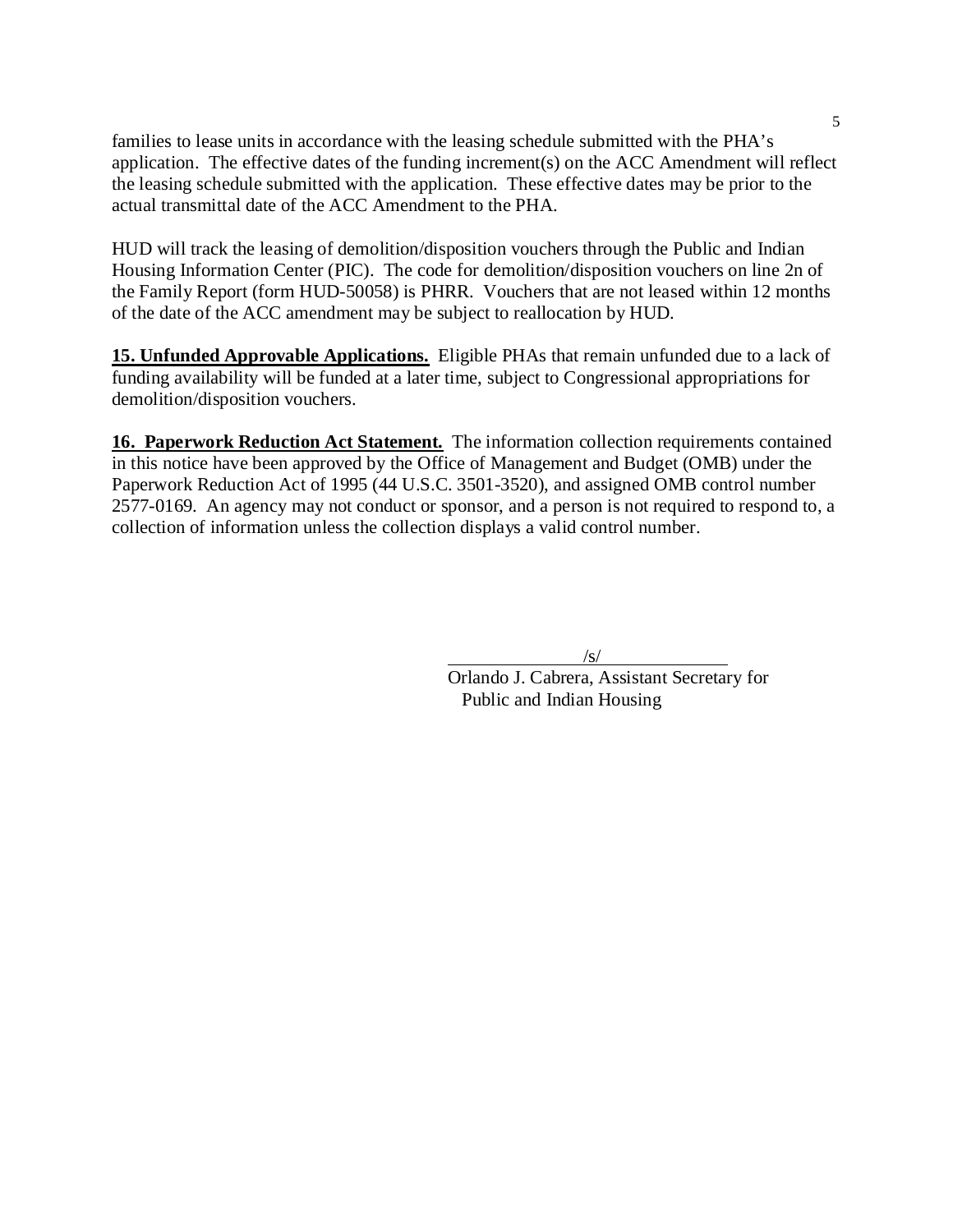## SAMPLE CONGRESSIONAL NOTIFICATION MEMO FOR NON-HOPE VI DEMOLITION/DISPOSITION VOUCHERS



US DEPARTMENT OF HOUSING AND URBAN DEVELOPMENT WASHINGTON, D.C. 20410-5000

OFFICE OF THE ASSISTANT SECRETARY FOR PUBLIC AND INDIAN HOUSING

| <b>MEMORANDUM FOR:</b> | L. Carter Cornick, General Deputy Assistant Secretary<br>for Congressional and Intergovernmental Relations, J |
|------------------------|---------------------------------------------------------------------------------------------------------------|
| <b>FROM:</b>           | Orlando J. Cabrera, Assistant Secretary, Office of Public and Indian Housing, P                               |
| <b>SUBJECT:</b>        | Housing Choice Vouchers Awarded in Connection with Public Housing<br>Demolition/Disposition                   |

#### The following award has been prepared for release:

Applicant: Anywhere Housing Authority (MA000) State: MA Amount Funded: \$X,XXX,000 Vouchers Funded: 450

## Project Highlights:

The Anywhere Housing Authority has been awarded 450 housing choice vouchers for families in Anyhow Apartments, a public housing development that is scheduled for demolition in connection with the HUD-approved demolition/disposition plan (or conversion plan).

Status: All statutory, regulatory and administrative requirements have been met.

| <b>Contact:</b>     | Hallie Very<br>Anywhere Housing Authority<br>2100 New Road<br>Anywhere, MA 70000<br>$(617)$ 988-8888 |
|---------------------|------------------------------------------------------------------------------------------------------|
| <b>HUD Contact:</b> | David Vargas, Director, Office of Housing Voucher Programs, (202) 708-2815                           |

Congressional Representative: John Doe

Congressional District: 9<sup>th</sup>

Senators: Mary Doe Joseph Jones